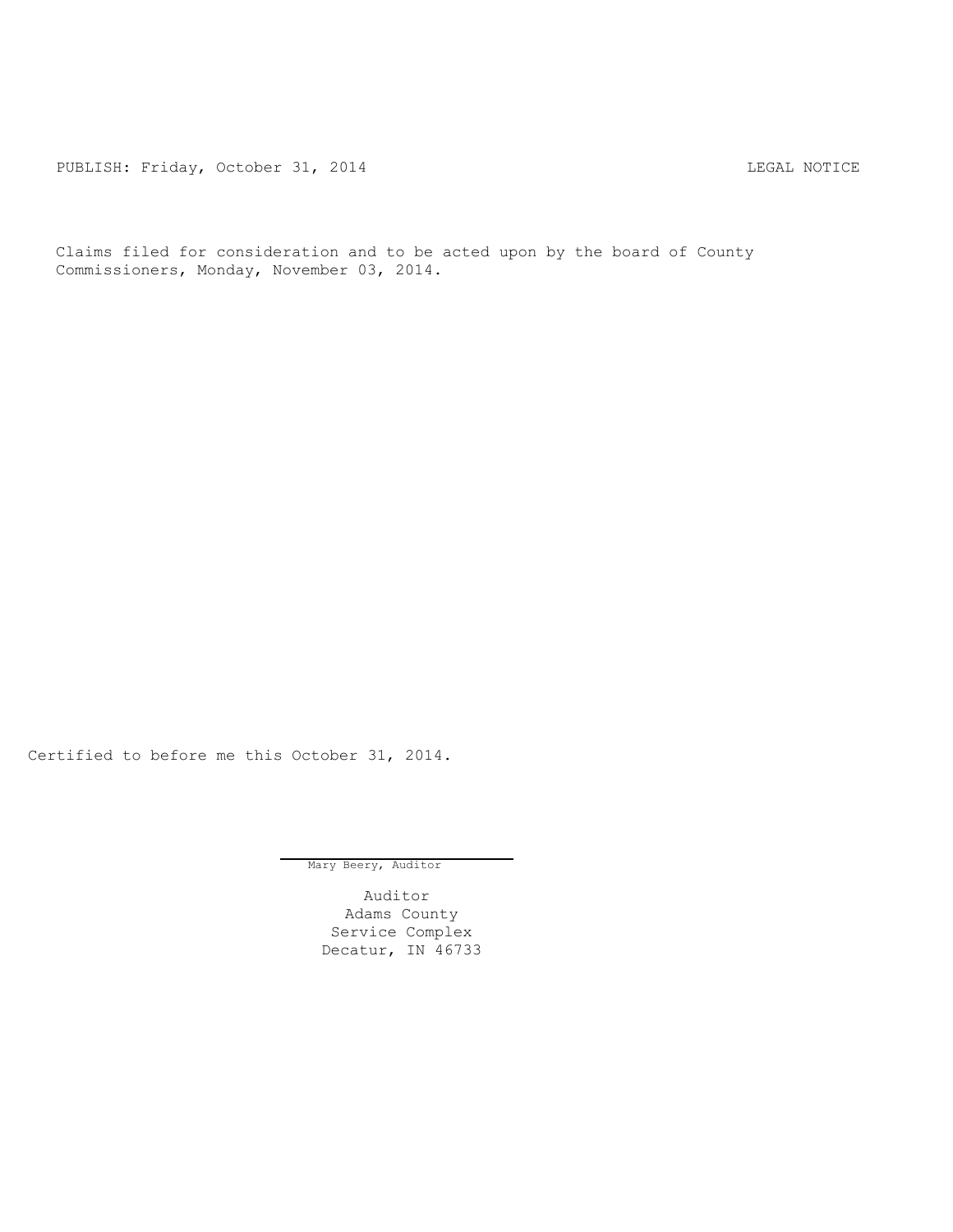

## **Claims Docket for Newspaper Adams County, Indiana**

## For Period: **10/7/2014** to **10/20/2014**

*313 W. Jefferson St. Decatur, IN 46733 (219) 724-2600*

## Date Claims to be Paid: **11/3/2014**

| <b>Vendor</b>                            | <u>Amount</u> | <b>Vendor</b>                             | <b>Amount</b> |
|------------------------------------------|---------------|-------------------------------------------|---------------|
| Adams County Council On Aging, Inc.      | 2,125.00      | Adams Memorial Hospital                   | 1,287.85      |
| Adams County Solid Waste                 | 61.92         | Indiana Michigan Power                    | 1,836.15      |
| American Planning Associa                | 216.00        | Beam, Longest, And Neff                   | 22,863.40     |
| Berne Ready Mix                          | 888.18        | Berne Tri-Weekly News                     | 20.66         |
| Suburban Propane LP                      | 129.00        | Cintas Location #338                      | 54.35         |
| City Of Decatur                          | 423.42        | Complete Printing Service                 | 521.35        |
| Computer Systems, Inc.                   | 11,658.00     | David L. Sommer                           | 50.00         |
| Decatur Chamber Of Commerce              | 10.00         | Decatur Daily Democrat                    | 45.16         |
| <b>Decatur Postmaster</b>                | 490.00        | Douglas L. Bauman                         | 85.00         |
| Erie Haven                               | 518.60        | Everett Refrigeration & E                 | 156.25        |
| Gordon Food Service                      | 3,956.50      | Grimm's Auto                              | 173.61        |
| H M L, Inc.                              | 175.00        | Hilty Engine Service                      | 38.50         |
| Indiana State Police                     | 60.00         | <b>Innovative Concepts</b>                | 4,265.38      |
| The Janitors Supply Company, Inc.        | 67.10         | Joseph Johnson                            | 240.00        |
| Kiess Electric                           | 187.51        | Nipsco                                    | 1,111.03      |
| Piqua Repair Inc.                        | 80.00         | Quill Corporation                         | 353.17        |
| Ronnie L. Smitley                        | 100.00        | Stone-Street Quarries, Inc.               | 154.87        |
| Print Shop                               | 188.00        | West Payment Center                       | 508.20        |
| Witham Toxicology Laboratory             | 2,386.40      | Terry Nevil                               | 240.00        |
| Burry, Herman, Miller & Brown, P.C.      | 1,673.99      | CenturyLink                               | 6.36          |
| Schwartz Marathon of Berne Inc.          | 47.70         | Imi Irving Material, Inc.                 | 47.29         |
| Adams County Automotive Supply, Inc.     | 8.99          | Mary Baker                                | 50.00         |
| Jay County REMC                          | 157.70        | Assoc. of IN Prosecuting Attorneys, Inc.  | 870.00        |
| Bluhm & Reber                            | 140.00        | Waste Management                          | 335.82        |
| B Secure Alarm Systems, Inc.             | 206.25        | Mary Beery                                | 397.78        |
| Don Myers Plumbing                       | 94.25         | Youth Opportunity Center                  | 7,280.00      |
| Chad W. Sprunger                         | 1,098.65      | Public Agency Training Co                 | 295.00        |
| Zurcher's Best-One Tire & Auto Care, Inc | 240.00        | Tom Magnan/Special Needs                  | 29.71         |
| Charles M. Tooley                        | 397.32        | Donald Kuhn                               | 550.64        |
| <b>Expert Transmission</b>               | 377.95        | Harvest Land Co-op                        | 1,633.87      |
| Wal-Mart                                 | 576.33        | OnlyInternet.Net Broadband & Wireless     | 306.00        |
| <b>Brad Kohlhagen</b>                    | 13.99         | Thomas R Krueckeberg                      | 99.44         |
| Adams County Sheriff's Department        | 253.00        | Troyer's Market LLC                       | 3,250.02      |
| Uricks Trucking                          | 528.00        | Neil Keller                               | 240.00        |
| Ultramax                                 | 1,312.00      | Deborah A. Schantz                        | 132.75        |
| PC Mall-Gov                              | 2,247.00      | Verizon Wireless                          | 3,422.10      |
| Stationair's Express                     | 1,331.34      | Landon Patterson                          | 137.13        |
| Hitchcock Concrete, Inc.                 | 8,500.00      | CDW Government, Inc.                      | 70.80         |
| Lifeline Youth & Family Services, Inc.   | 1,200.00      | Cintas Location #G64                      | 663.22        |
| LBH Chemical & Industrial                | 743.13        | Office Depot                              | 291.22        |
| Decatur Ace Hardware                     | 657.30        | First Response                            | 147.98        |
| O'Reilly Auto Parts                      | 61.78         | Phil Eicher                               | 50.00         |
| Global GOV/ED Solutions Inc.             | 456.80        | Purdue CES Education Fund                 | 22.97         |
| Anna Steiner                             | 50.00         | <b>Central Customer Charges</b>           | 340.41        |
| <b>NACS Food Services</b>                | 636.45        | <b>Adams County Community Corrections</b> | 11,209.00     |
| Eric D. Orr, Attorney                    | 224.00        | Sig Sauer, Inc.                           | 1,358.00      |
| Spanicus, LLC                            | 199.50        | <b>Allstar Communications</b>             | 517.50        |
| Best One Tire & Service                  | 62.91         | Rolf Reporting, Inc.                      | 672.00        |